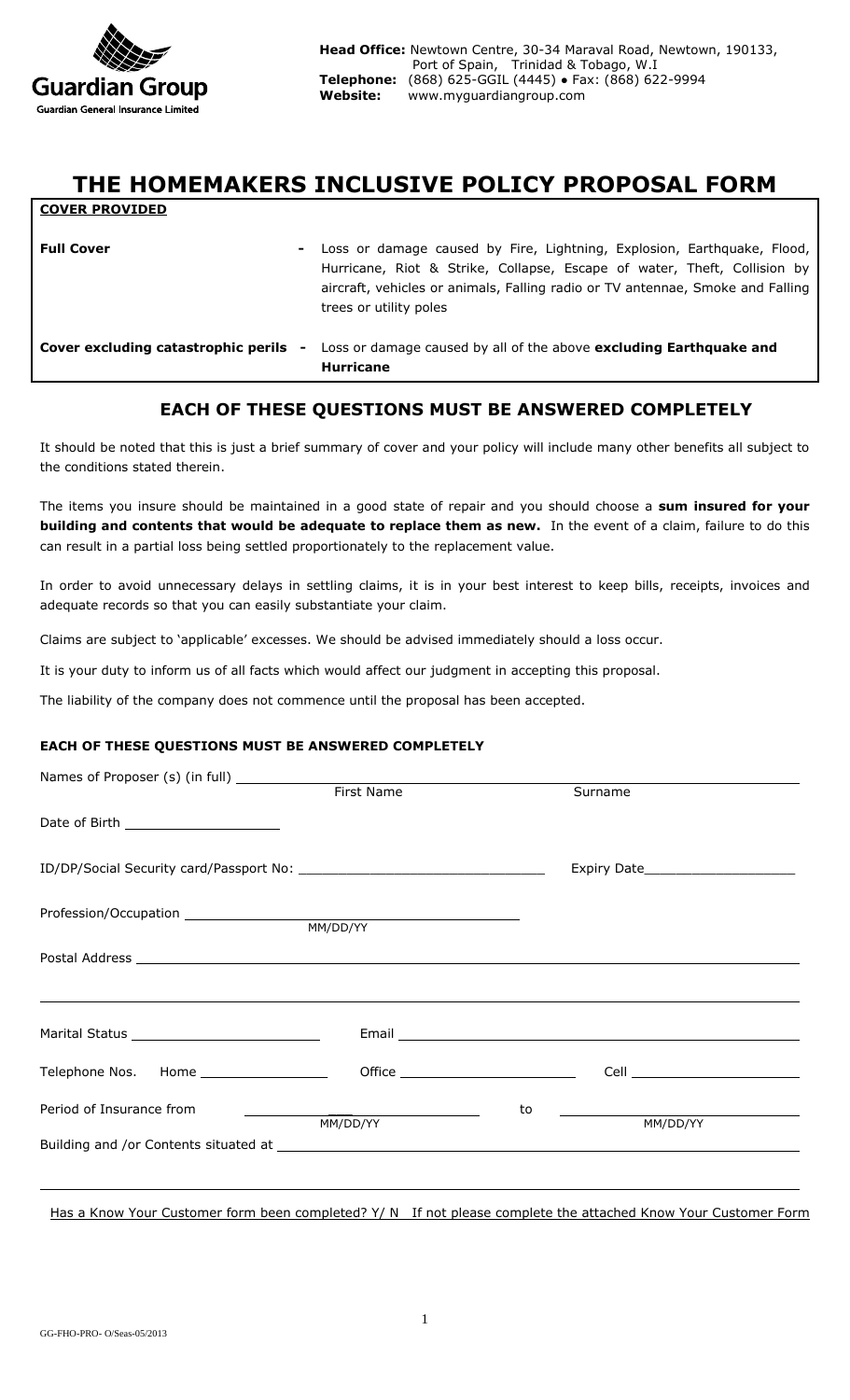### **FOR OFFICAL USE ONLY**

|                                   |                                                                                                                        |                                                                                                                                                                                                                                                                                                                                                                                                                                                                                                                                                |             | <u>FOR OFFICAL USE ONLY</u> |
|-----------------------------------|------------------------------------------------------------------------------------------------------------------------|------------------------------------------------------------------------------------------------------------------------------------------------------------------------------------------------------------------------------------------------------------------------------------------------------------------------------------------------------------------------------------------------------------------------------------------------------------------------------------------------------------------------------------------------|-------------|-----------------------------|
|                                   | <b>PROPERTY/LIABILITY INSURED</b>                                                                                      | <b>SUMS INSURED /</b><br><b>LIMITS OF LIABILITY</b>                                                                                                                                                                                                                                                                                                                                                                                                                                                                                            | <b>RATE</b> | <b>PREMIUM</b>              |
| driveways, terraces)              | Building (including boundary and garden walls, gates and fences, patios,                                               |                                                                                                                                                                                                                                                                                                                                                                                                                                                                                                                                                |             |                             |
| Retaining Walls                   |                                                                                                                        |                                                                                                                                                                                                                                                                                                                                                                                                                                                                                                                                                |             |                             |
| Sea walls                         |                                                                                                                        |                                                                                                                                                                                                                                                                                                                                                                                                                                                                                                                                                |             |                             |
|                                   | Swimming Pool including pump and fixed accessories                                                                     |                                                                                                                                                                                                                                                                                                                                                                                                                                                                                                                                                |             |                             |
| Air-conditioning Equipment        |                                                                                                                        |                                                                                                                                                                                                                                                                                                                                                                                                                                                                                                                                                |             |                             |
|                                   | Contents excluding Electronic Equipment - (Please declare on<br>page 4 any items in excess of 5% of total sum insured) |                                                                                                                                                                                                                                                                                                                                                                                                                                                                                                                                                |             |                             |
|                                   | Electronic Equipment (Please supply details on page 4)                                                                 |                                                                                                                                                                                                                                                                                                                                                                                                                                                                                                                                                |             |                             |
| Tenants Improvement               |                                                                                                                        |                                                                                                                                                                                                                                                                                                                                                                                                                                                                                                                                                |             |                             |
| Radio/TV Antennae                 |                                                                                                                        |                                                                                                                                                                                                                                                                                                                                                                                                                                                                                                                                                |             |                             |
| Satellite dishes                  |                                                                                                                        |                                                                                                                                                                                                                                                                                                                                                                                                                                                                                                                                                |             |                             |
| Liability to the Public           |                                                                                                                        |                                                                                                                                                                                                                                                                                                                                                                                                                                                                                                                                                |             |                             |
| Liability to Domestic Employees   |                                                                                                                        |                                                                                                                                                                                                                                                                                                                                                                                                                                                                                                                                                |             |                             |
| (Please supply details on page 4) | Specified Personal Items (All Risks) including Jewellery                                                               |                                                                                                                                                                                                                                                                                                                                                                                                                                                                                                                                                |             |                             |
|                                   | Personal Computers (Please supply details on page 4)                                                                   |                                                                                                                                                                                                                                                                                                                                                                                                                                                                                                                                                |             |                             |
| Is the building:-<br>1.           |                                                                                                                        |                                                                                                                                                                                                                                                                                                                                                                                                                                                                                                                                                |             |                             |
| (a)                               | $\Box$ Detached single-family house                                                                                    |                                                                                                                                                                                                                                                                                                                                                                                                                                                                                                                                                |             |                             |
|                                   |                                                                                                                        | $\Box$ Duplex (two-family)<br>□ Block/ row of flats/ townhouses<br>/Condominium<br>□ Owner & Tenant Occupied<br>□ Unoccupied<br>YES O<br>NO <sub>D</sub><br>YES O<br>NO <sub>II</sub><br>□ Concrete and Clay Blocks<br>$\square$ Wood<br>□ Concrete and Clay Blocks<br>$\square$ Wood<br>□ Concrete<br>$\Box$ Mixed, give the proportion of each material<br>$\Box$ Gable $\Box$<br>$\Box$ Flat<br>$\Box$ Hipped<br>$\Box$ Nailed to wall<br>□ No anchorage<br>$\Box$ Mixed; give the proportion of each material<br>YES O<br>NO <sub>II</sub> |             |                             |
|                                   | $\Box$ A self-contained Flat with a separate entrance exclusively under your control                                   |                                                                                                                                                                                                                                                                                                                                                                                                                                                                                                                                                |             |                             |
| (b)<br>$\square$ Tenanted         | □ Owner Occupied                                                                                                       |                                                                                                                                                                                                                                                                                                                                                                                                                                                                                                                                                |             |                             |
| 2.                                | Is the whole building used for residential purposes only?                                                              |                                                                                                                                                                                                                                                                                                                                                                                                                                                                                                                                                |             |                             |
|                                   |                                                                                                                        |                                                                                                                                                                                                                                                                                                                                                                                                                                                                                                                                                |             |                             |
|                                   |                                                                                                                        |                                                                                                                                                                                                                                                                                                                                                                                                                                                                                                                                                |             |                             |
| 3.<br>(a)                         | In what year was the building constructed? _____________                                                               |                                                                                                                                                                                                                                                                                                                                                                                                                                                                                                                                                |             |                             |
| (b)                               | Has the building been renovated since?                                                                                 |                                                                                                                                                                                                                                                                                                                                                                                                                                                                                                                                                |             |                             |
|                                   |                                                                                                                        |                                                                                                                                                                                                                                                                                                                                                                                                                                                                                                                                                |             |                             |
|                                   |                                                                                                                        |                                                                                                                                                                                                                                                                                                                                                                                                                                                                                                                                                |             |                             |
| 4.                                | (a) External Walls are □ Concrete                                                                                      |                                                                                                                                                                                                                                                                                                                                                                                                                                                                                                                                                |             |                             |
|                                   |                                                                                                                        |                                                                                                                                                                                                                                                                                                                                                                                                                                                                                                                                                |             |                             |
|                                   |                                                                                                                        |                                                                                                                                                                                                                                                                                                                                                                                                                                                                                                                                                |             |                             |
|                                   | (b) Interior Walls are □ Concrete                                                                                      |                                                                                                                                                                                                                                                                                                                                                                                                                                                                                                                                                |             |                             |
|                                   |                                                                                                                        |                                                                                                                                                                                                                                                                                                                                                                                                                                                                                                                                                |             |                             |
|                                   |                                                                                                                        |                                                                                                                                                                                                                                                                                                                                                                                                                                                                                                                                                |             |                             |
| (c) Roof is                       | □ Metal/Galvanised Iron                                                                                                |                                                                                                                                                                                                                                                                                                                                                                                                                                                                                                                                                |             |                             |
|                                   | □ Single ply (thickness) □ Concrete/Clay tiles                                                                         |                                                                                                                                                                                                                                                                                                                                                                                                                                                                                                                                                |             |                             |
|                                   |                                                                                                                        |                                                                                                                                                                                                                                                                                                                                                                                                                                                                                                                                                |             |                             |
|                                   |                                                                                                                        |                                                                                                                                                                                                                                                                                                                                                                                                                                                                                                                                                |             |                             |
|                                   | (d) Roof Design/Structure: $\Box$ High pitched                                                                         |                                                                                                                                                                                                                                                                                                                                                                                                                                                                                                                                                |             |                             |
| (e) Roof anchor:                  | □ Metal or bolt anchors                                                                                                |                                                                                                                                                                                                                                                                                                                                                                                                                                                                                                                                                |             |                             |
|                                   | $\Box$ Not applicable (e.g. Roof is concrete slabs)                                                                    |                                                                                                                                                                                                                                                                                                                                                                                                                                                                                                                                                |             |                             |
| (f) Floors are:                   | □ Concrete<br>$\square$ Wood                                                                                           |                                                                                                                                                                                                                                                                                                                                                                                                                                                                                                                                                |             |                             |
|                                   |                                                                                                                        |                                                                                                                                                                                                                                                                                                                                                                                                                                                                                                                                                |             |                             |
|                                   | (g) Was a qualified Engineer involved in the design of the foundation works?                                           |                                                                                                                                                                                                                                                                                                                                                                                                                                                                                                                                                |             |                             |
|                                   |                                                                                                                        |                                                                                                                                                                                                                                                                                                                                                                                                                                                                                                                                                |             |                             |
| 5.                                |                                                                                                                        |                                                                                                                                                                                                                                                                                                                                                                                                                                                                                                                                                |             |                             |

6. Is the distance from the nearest building less than 20 feet (6.5 metres)?  $YES \Box$  NO  $\Box$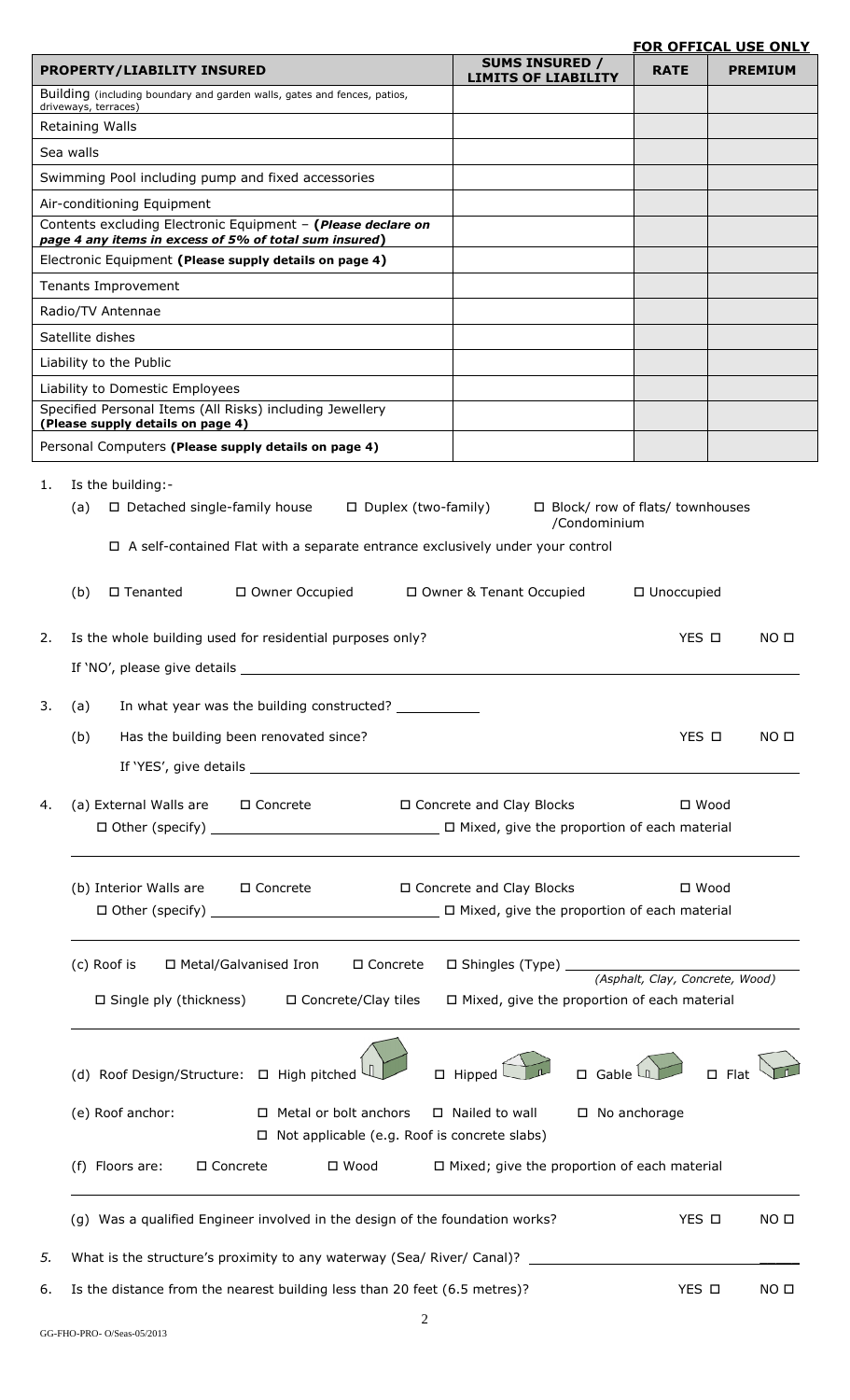| 7.  | Are any of the surrounding buildings occupied for commercial purposes?                                                                                                                                                                                     | YES O                                     | NO <sub>II</sub>                                                                              |
|-----|------------------------------------------------------------------------------------------------------------------------------------------------------------------------------------------------------------------------------------------------------------|-------------------------------------------|-----------------------------------------------------------------------------------------------|
| 8.  | Will your residence be left unoccupied for more than 60 consecutive days during<br>any one period of insurance?                                                                                                                                            | YES O                                     | NO <sub>II</sub>                                                                              |
| 9.  |                                                                                                                                                                                                                                                            |                                           |                                                                                               |
|     | 10. What type of protection is there against loss by<br>a. Fire? $\overline{\phantom{a}}$ . Fire $\overline{\phantom{a}}$                                                                                                                                  |                                           |                                                                                               |
|     |                                                                                                                                                                                                                                                            |                                           |                                                                                               |
|     | 11. Do you hold any other policies with Guardian General Insurance Limited?                                                                                                                                                                                | YES O                                     | NO <sub>II</sub>                                                                              |
|     | 12. Do you hold any other policies for any of the risks now proposed?                                                                                                                                                                                      | YES O                                     | NO <sub>0</sub>                                                                               |
|     |                                                                                                                                                                                                                                                            |                                           |                                                                                               |
|     | 13. Have you/ your domestic partner/ any member of your family residing with you<br>sustained in the last 5 years a loss which would have been a claim under any of<br>the covers for which you now propose?                                               | YES O                                     | NO <sub>II</sub>                                                                              |
|     |                                                                                                                                                                                                                                                            |                                           |                                                                                               |
|     | 14. Has any Insurer ever                                                                                                                                                                                                                                   |                                           |                                                                                               |
|     | declined your proposal?<br>(a)<br>increased your premium?<br>(b)<br>imposed special conditions on your policy?<br>(c)<br>refused to continue or renew your policy?<br>(d)<br>cancelled your policy?<br>(e)<br>If 'YES' to any of these please give details | YES □<br>YES O<br>YES O<br>YES O<br>YES O | NO <sub>D</sub><br>NO <sub>II</sub><br>NO <sub>0</sub><br>NO <sub>II</sub><br>NO <sub>D</sub> |
| 15. | Type of cover required is $\Box$ Full Cover<br>□ Cover excluding catastrophic perils                                                                                                                                                                       |                                           |                                                                                               |
|     | <b>COMPLETE THIS SECTION IF YOU ARE INSURING YOUR BUILDING</b>                                                                                                                                                                                             |                                           |                                                                                               |
|     | <b>POLICY SECTION 3A</b><br>1. What is the height of the building in storeys? ______________________________                                                                                                                                               |                                           |                                                                                               |
|     | 2. What is the approximate total area of all its floors? _______________________                                                                                                                                                                           |                                           |                                                                                               |
|     | 3. Is the building in a good state of repair and will it be so maintained?                                                                                                                                                                                 | YES O                                     | NO <sub>II</sub>                                                                              |
|     | 4. Are the buildings sited on:                                                                                                                                                                                                                             |                                           |                                                                                               |
|     | (a) Reclaimed land                                                                                                                                                                                                                                         | YES O                                     | NO <sub>0</sub>                                                                               |
|     | (b) Recently levelled land                                                                                                                                                                                                                                 | YES O                                     | NO <sub>0</sub>                                                                               |
|     | (c) A hillside or steep incline                                                                                                                                                                                                                            | YES O                                     | NO <sub>II</sub>                                                                              |
|     | 5. Is the building mortgaged?                                                                                                                                                                                                                              | YES □                                     | NO <sub>II</sub>                                                                              |
|     |                                                                                                                                                                                                                                                            |                                           |                                                                                               |
|     |                                                                                                                                                                                                                                                            |                                           |                                                                                               |
|     | <b>COMPLETE THIS SECTION IF YOU ARE INSURING YOUR CONTENTS</b>                                                                                                                                                                                             |                                           |                                                                                               |

### **POLICY SECTION 3B**

GG-FHO-PRO- O/Seas-05/2013

| 1. Is the Private Residence:       |       |                 |
|------------------------------------|-------|-----------------|
| Occupied only by you/ your family? | YFS O | NO <sub>D</sub> |